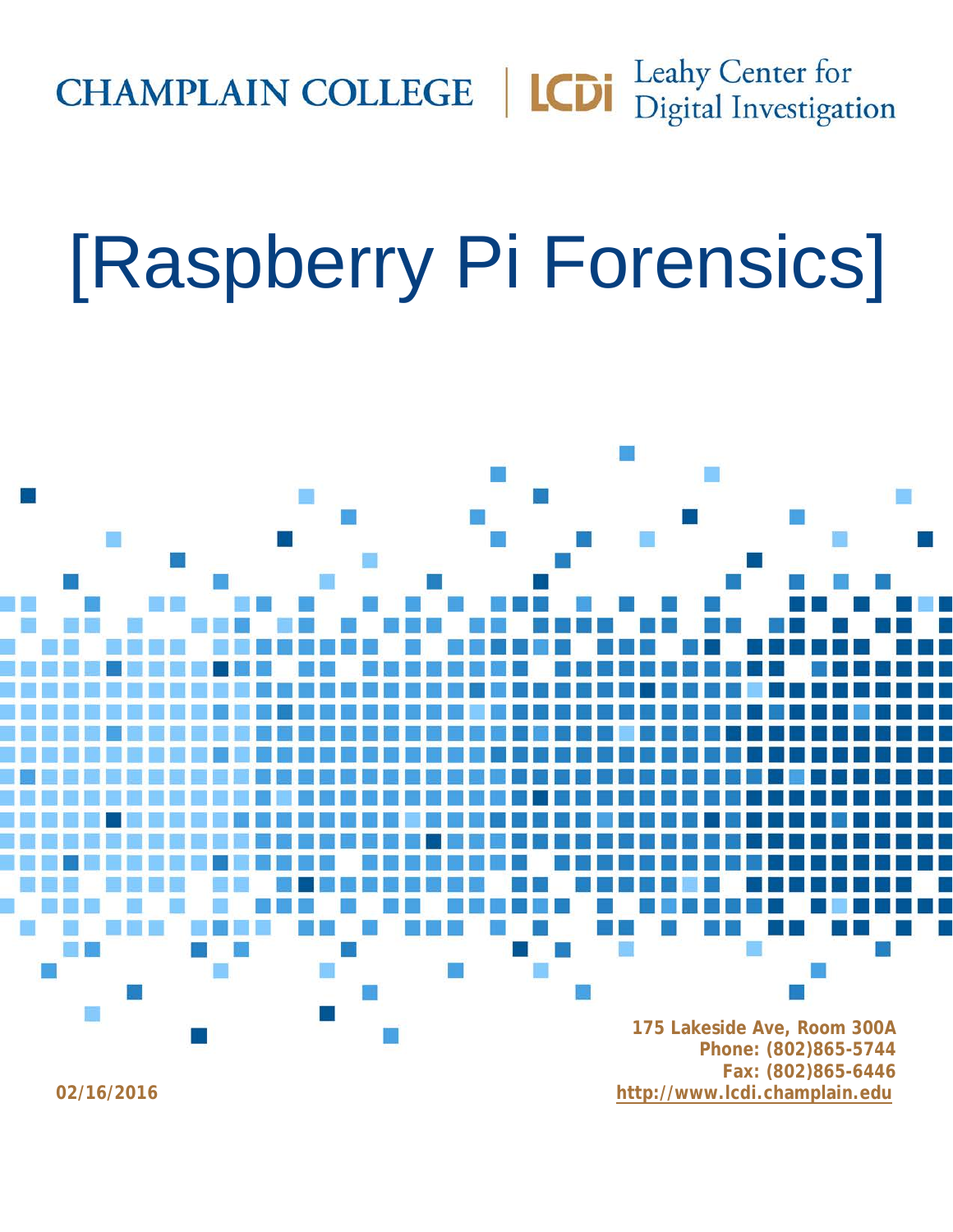

## Disclaimer:

This document contains information based on research that has been gathered by employee(s) of The Senator Patrick Leahy Center for Digital Investigation (LCDI). The data contained in this project is submitted voluntarily and is unaudited. Every effort has been made by LCDI to assure the accuracy and reliability of the data contained in this report. However, LCDI nor any of our employees make no representation, warranty or guarantee in connection with this report and hereby expressly disclaims any liability or responsibility for loss or damage resulting from use of this data. Information in this report can be downloaded and redistributed by any person or persons. Any redistribution must maintain the LCDI logo and any references from this report must be properly annotated.

# **Contents**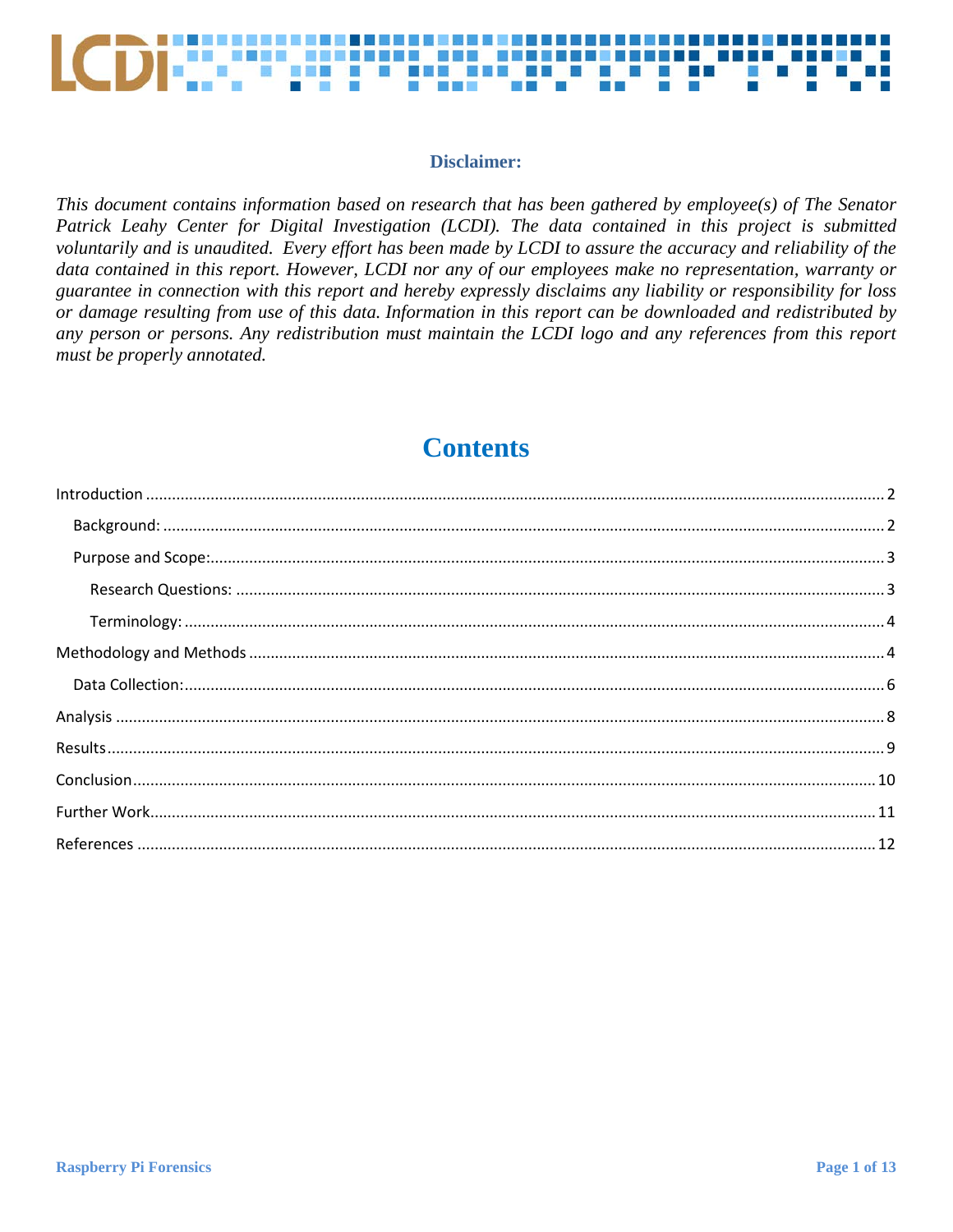# **Introduction**

<span id="page-2-0"></span>The Raspberry Pi 2 Model B is a compact, programmable microcomputer designed to promote the education of basic computer science skills. Multiple input/output pins allow the Raspberry Pi to control other pieces of hardware.

The goal of this project is to evaluate the digital forensic capabilities of these new computers by using them as portable imaging devices. An image, as it pertains to digital forensic investigation, is a method of replicating a computer's hard drive by copying it into a series of files that reflects its contents. Forensic images come in two varieties: physical images that include the drive's unallocated space and are usually as large as the total capacity of the drive, and logical images that only copies the active data on the drive and is often much smaller in size.

Imaging the contents of a computer is an essential part of any digital forensic investigation because perusing the target drive directly will manipulate the data it contains and compromise the integrity of the evidence. Therefore, a mobile workstation would be an invaluable asset to analysts in the field, providing them with the ability to obtain data on-site that can be examined while remaining admissible in a court of law.

The Raspberry Pi 2 Model B is a programmable single card computer or "microcomputer." This allows a compact and mobile programming solution. It was designed with the intention of promoting basic computer science skills in education. The card features multiple I/O pins that allow the card to control other hardware.

To accomplish our goal, the Raspberry Pi 2 Model B will be used to create a portable imaging device. In digital forensics an "image" most often refers to a copy of a hard drive, or disk image that is compressed into a series of files. A physical image includes unallocated space and results in an image roughly the same size as the drive itself. A logical image copies the portion of the drive with active data and creates an image smaller than the original drive. A device like this is particularly useful in a digital forensics environment, as imaging computers is essential when conducting digital forensic research and analysis. Obtaining an image of drive is crucial when looking for forensic artifacts on a hard drive because modifying the original drive would cause the evidence on that drive to become inadmissible in the court of law. This device would allow an investigator to obtain an image of a client's media without collecting the evidence.

## <span id="page-2-1"></span>**Background:**

Forensic images are usually made on one of several programs generally accepted as by the digital forensic industry, such as FTK Imager by AccessData and Guidance Software's EnCase. Researchers have also been able to utilize commands built into Linux operating systems to create an image of a drive. These techniques have been proven as effective through extensive assessment, but there is little exploration of applying them to a device such as the Raspberry Pi that supports only limited computation power. Through our preliminary research, we found several technical setbacks that prevent us from approaching these programs contemporarily: the Raspberry Pi's chipset architecture and processor are incompatible with the command line version of FTK Imager. The Pi's small number of USB ports (four on the model used in the project) presents problems as well, as it limits its potential data transfer speed and the small amount of power allocated to each port has the potential to cause problems during testing.

Research was also done into prior studies of mobile imaging, which proved largely fruitless. Very little study has been conducted on imaging with low-power machines, so we shifted our focus towards identifying methods most compatible with the specifications of the Raspberry Pi.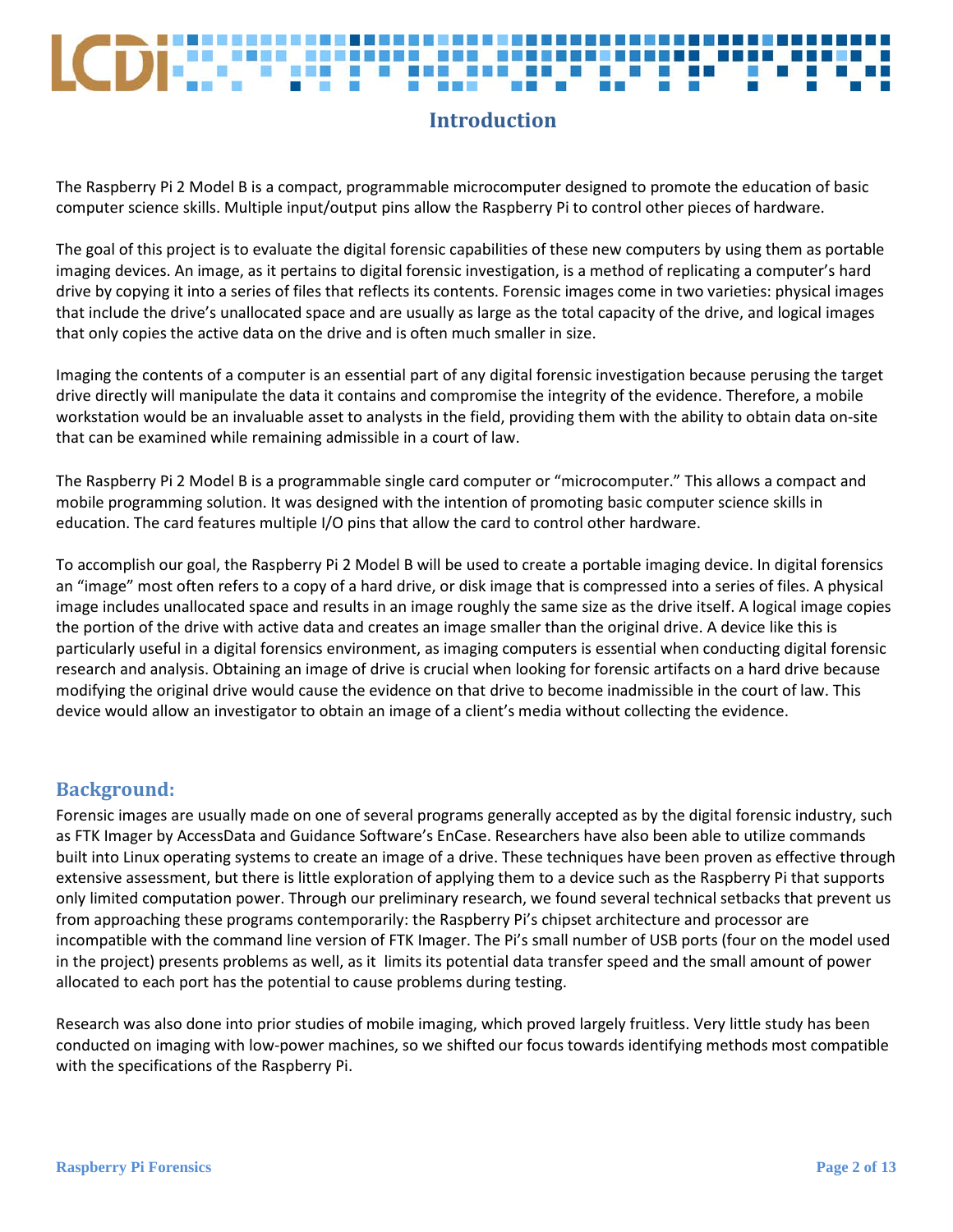We decided to abandon Windows operating systems during this phase because we needed an OS that allowed the Linux commands to be issued to the microcomputer, and we could not allocate the time to solve the numerous compatibility issues. The lack of prior research to reference meant that much of the project was based on experimentation and hypotheses which were tested largely through trial and error.

Extensive research has been done on creating forensic images through software such as AccessData's FTK Imager and Guidance Software's EnCase, two popular programs in this field. There are many sources that describe how to use Linux commands to properly make forensic images from a command line interface but little exploration has been done in how these processes would run on the limited computing power of the Raspberry Pi. One thing that was discovered through the research was the inability to run command line FTK Imager on the Raspberry Pi due to incompatibilities with the processor and chipset architecture type. Another major setback is the lack of ports on the Raspberry Pi; it only has 4 USB 2.0 ports, limiting the speed for data transfer. Combined with the lack of power available to the ports can cause problems.

Our research in to mobile imaging was fairly short, as we could find very little reference online to alternate methods of imaging on a smaller, homebrew style device. Our research mainly consisted of identifying operating systems with Raspberry Pi compatibility and Linux commands used on a desktop environment for the creation of images. This research helped us toss the idea of working with Windows, simply due to the time constraint and compatibility issues with the Raspberry Pi. Due to the lack of previous research in this field, there were large portions of the project that were based entirely on our own hypothesis and were tested through trial and error.

## <span id="page-3-0"></span>**Purpose and Scope:**

This project was designed to examine the newest technologies in the current market and attempt to use them as innovations to the digital forensics industry. A mobile imager made from a Raspberry Pi could potentially redefine how digital forensic investigations are conducted by adding a new level of affordability and simplicity to the process. Therefore, over the course of this project we prioritized our efforts towards designing an imaging method that the hardware and software of a Raspberry Pi machine could utilize effectively while maintaining its forensic authenticity.

The purpose of this project is to look at the capabilities of new technology as forensic tools. The first part of this project is exploring evidence imaging. The most important part of this project is to ensure that the images being created by the Raspberry Pi's are forensically sound.

There are several benefits of creating a mobile imaging unit based around the Raspberry Pi. This device is on the extreme low end of the pricing range for computing units, thus reducing costs to users. It is also very small, fitting easily in the palm of a hand. The size and pricing have the potential to make it a reasonable alternative for incident response teams. This tool would also allow forensic investigators to image digital evidence without taking the device from the user. With the addition of the touchscreen and executable script, this tool could also be easier for new users to quickly adapt to.

## <span id="page-3-1"></span>**Research Questions:**

- 1. Will a mobile imaging unit expedite the imaging process?
- 2. Which Raspberry Pi operating system will produce the best performance?
- 3. How practical is a mobile imaging unit, opposed to conventional ways?
- 4. Which data connection to the drive will produce the best results?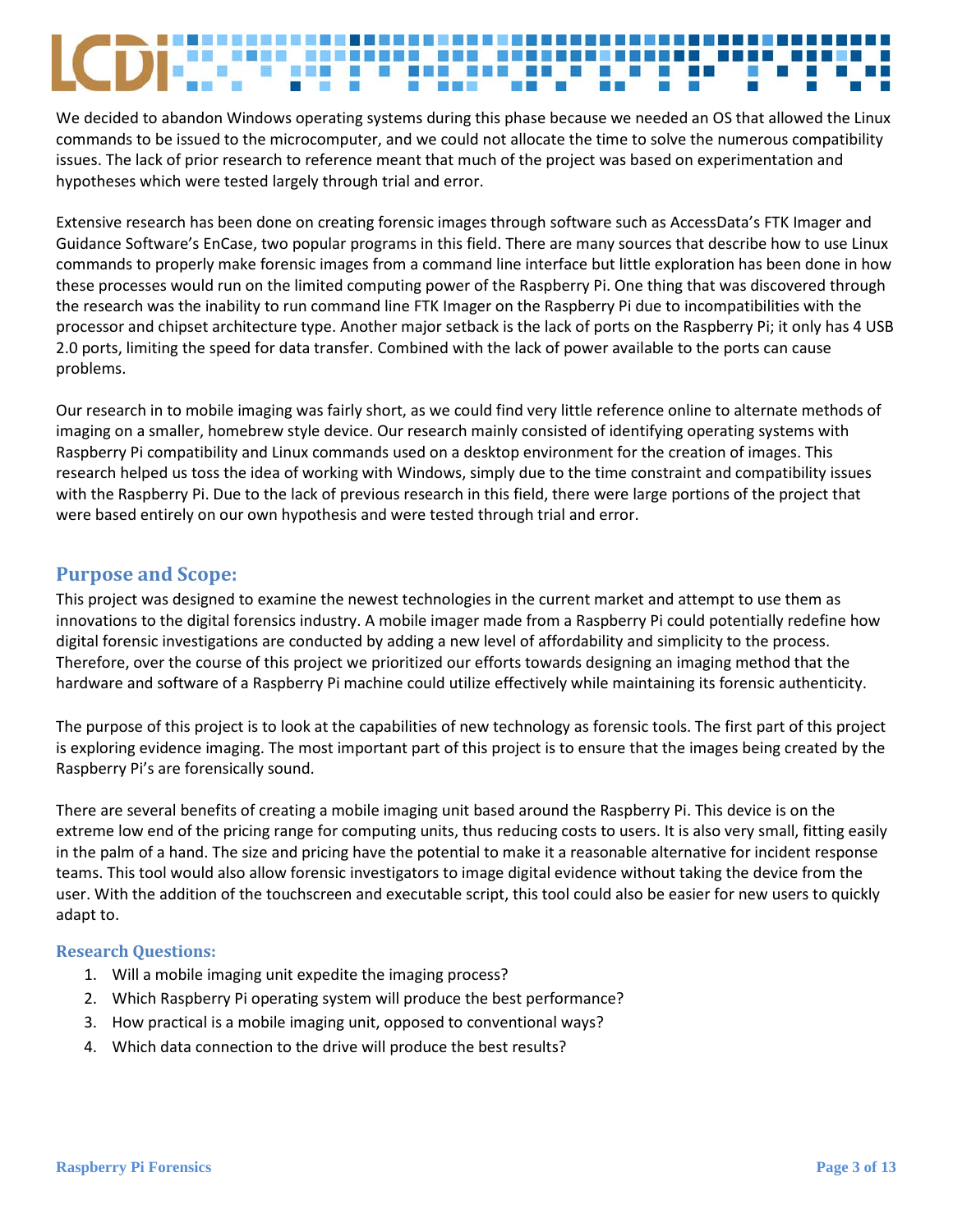## <span id="page-4-0"></span>**Terminology:**

**Image** - In digital forensics, this term refers to a copy of the hard drive that is compressed into a series of files. Physical images include all information (ones and zeroes) on the hard drive whether the space is being used or not and the resulting image is near the same size as the actual hard drive itself. A logical image only acquires the parts of the hard drive that have active data and dismisses the rest of the drive. A logical image can be the same size or smaller than the original depending on the amount of data stored.

**FTK Imager** - A free extension of FTK 4.1, this tool is a powerful imaging program used to create forensic images of a drive that can be processed by most forensic examination software.

**Write Blocker** - A tool used to disable write permissions to a hard drive to prevent data destruction, alteration or contamination of data during the acquisition of a hard drive.

**Kali Linux** - A Debian-derived Linux distribution designed for digital forensics and penetration testing.

# **Methodology and Methods**

<span id="page-4-1"></span>Three drives of varying capacity were procured for testing of the Raspberry Pi imager - 80GB, 500GB, and 1TB respectively. Each drive was formatted and given a clean install of a Windows operating system prior to their use in the project. The team's first step was to generate data onto the drives by surfing the web, creating documents and downloading files. Next, the drives were imaged with FTK Imager 3.1 (creating MD5 hash values to reference later) and assigned to separate LCDI workstations via write blockers connected by either eSATA or USB 3.0, allowing team members to begin testing.

Several operating systems were tested, including several variations of the Raspberry Pi's standard OS, Raspbian Wheezy, and a Kali Linux distribution designed for the Pi. We also explored the possibility of a Windows OS, which would enable us to use the GUI version of FTK Imager; however, further testing showed that only a mobile Windows OS was compatible with the Raspberry Pi's ARM processor, and we concluded that this operating system did not have the capabilities to handle programs that utilize full-size architectures, like desktop file systems.

The imaging was done using command line tools based on GNU dd which can be utilized to create rudimentary images of drives in .raw format. These variants, such as dcfldd and dc3dd, add enhanced functionalities to the command that address some of its shortcomings when compared to modern imaging software. For example, both allow synchronous hashing while images are being created, post-image verification and external logging, features dd did not have originally. Improvements like these will allow the Raspberry Pi imager to use more lightweight software to carry out its objective while still retaining an acceptable level of data assurance and admissibility in a court of law.

The 80GB drive was imaged using the command dcfldd, an alternate version of the older dd framework that is not initially available offered in the Kali Linux distribution designed for use with a Raspberry Pi. This was installed to the machine through the command line. The drive was attached to an external dock, then connected to an active write blocker and using a USB connection to interface with the Raspberry Pi.

Next, the command was executed and the resulting hash value was compared to one created earlier by the FTK Imager files. In order to develop the best syntax that produced consistent results, multiple subsequent tests were run. After each image was created, the drive containing the image was connected to the lab computer to store the test's log. The evolution of the syntax is shown in the logs, which are attached below. Tests 11, 15, 16, 19 and 20 provide no final time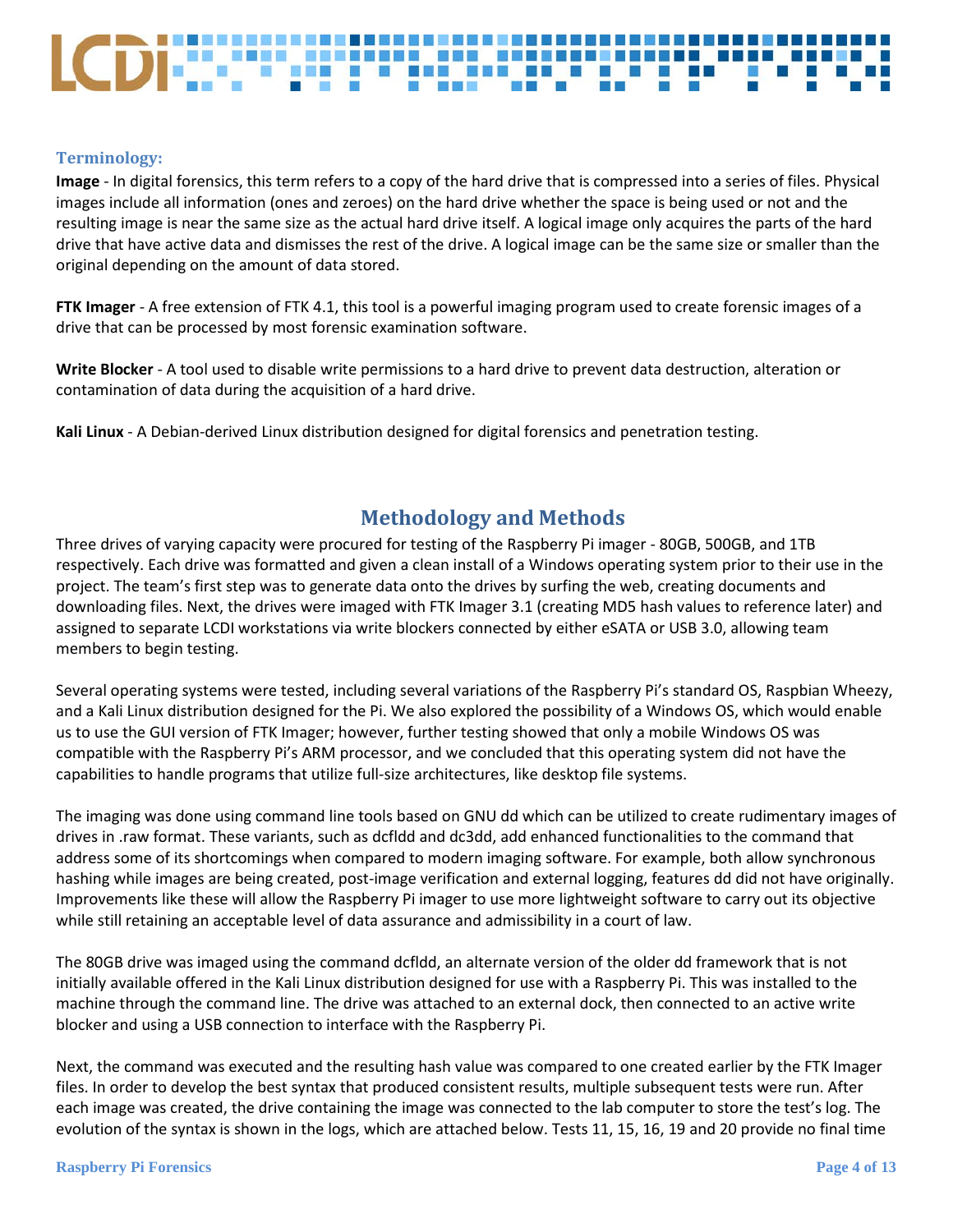in the command prompt; however, tests 7 and 15 did because they were executed in FTK Imager, which has progress statistics built in. We also used dcfldd to test the 500GB drive, but also decided to explore dc3dd, a patch of the dd command that updates in conjunction with it (as opposed to a spin-off of the antiquated original version, like the framework of dcfldd).

After learning about dc3dd, we attempted to switch over to it fully in order to compare the results to the outcome of the dcfldd tests. Although the forensic soundness of dc3dd is well-known, our experimentation with it only produced a single matching hash value, while running Kali Linux and using the internal hard drive in a dock. The lack of successful results leads us to consider this testing inconclusive.

Raspbian Wheezy was the OS chosen for the 1TB drive. We tried dd, dc3dd and dcfldd to image it, in order to directly compare the results of all three base commands. When writing to anything besides an internal drive on a workstation, an external dock is required to power a destination of this size because of the Raspberry Pi's inability to divert enough power to its connections. Tests 4, 5 and 6 were conducted on both the designated 1TB project drive as well as the internal 1TB drive of an LCDI lab computer.

The three drives tested were initially forensically wiped and given a clean install of a Windows. They were then utilized in a controlled environment in order to generate data similar to that of the average user; web traffic, downloaded files and a variety of document types, the purpose of this was to provide a reasonably similar drive to one that might be found in the field.

All three of the testing drives were first imaged through FTK Imager 3.1, the standard imaging software installed on the Leahy Center for Digital Investigation workstations. They were then connected to a write blocker via a powered SATA connection and the write blocker was connected to the lab computer by either eSATA or USB 3.0. After generating a hash value for comparison, each of the drives was be given to a team member to test within their setup. The operating systems we selected to test a Kali Linux distro specifically designed for the Raspberry Pi and several variants of the Raspbian Wheezy, the standard Raspberry Pi operating system. We investigated the possibility of attempting to run Windows in order to utilize the GUI version of FTK Imager, but it was concluded that the version of Windows designed for ARM does not have the processing capabilities to run programs designed for traditional desktop Windows architecture.

The 80GB drive was tested on a Raspberry Pi using Kali Linux using the dcfldd command. This utility is not installed on the version of Kali Linux distributed for Raspberry Pi and must be downloaded through the command line. The 80GB drive was connected to a powered write blocker using USB 2.0 to interface with the Raspberry Pi. The destination media was mounted on an external dock connected to the Raspberry Pi through USB 2.0. The external dock is a hardware device that an interface to mount and power a standard hard drive. The command was then tested and the hash values compared. After the image was created, the destination drive was then connected to a lab machine in order to process the log and compare it to previous results.

Subsequent tests were done to insure consistent results and develop the best syntax. As seen in the test logs below, the syntax was continuously evolving. For tests 11, 15, 16, 19 and 20 there was no time flag included in the command prompt and no time is provided. Tests 7 and 15 include times as they were done through FTK Imager which automatically includes progress statistics.

The 500GB drive was tested with both dcfldd and dc3dd. Once we learned about dc3dd we switched over and started recording all data that we could about dc3dd. This allowed us to test dcfldd versus dc3dd. All of the recorded tests for this drive were done with dc3dd and FTK imager. Although dc3dd is known to be forensically sound, we were only able to get 1 matching hash. The matching hash was when we used the internal hard drive in a dock with Kali. Because we were only able to get a matching hash once with this drive, we consider this series of tests inconclusive for the 500GB drive.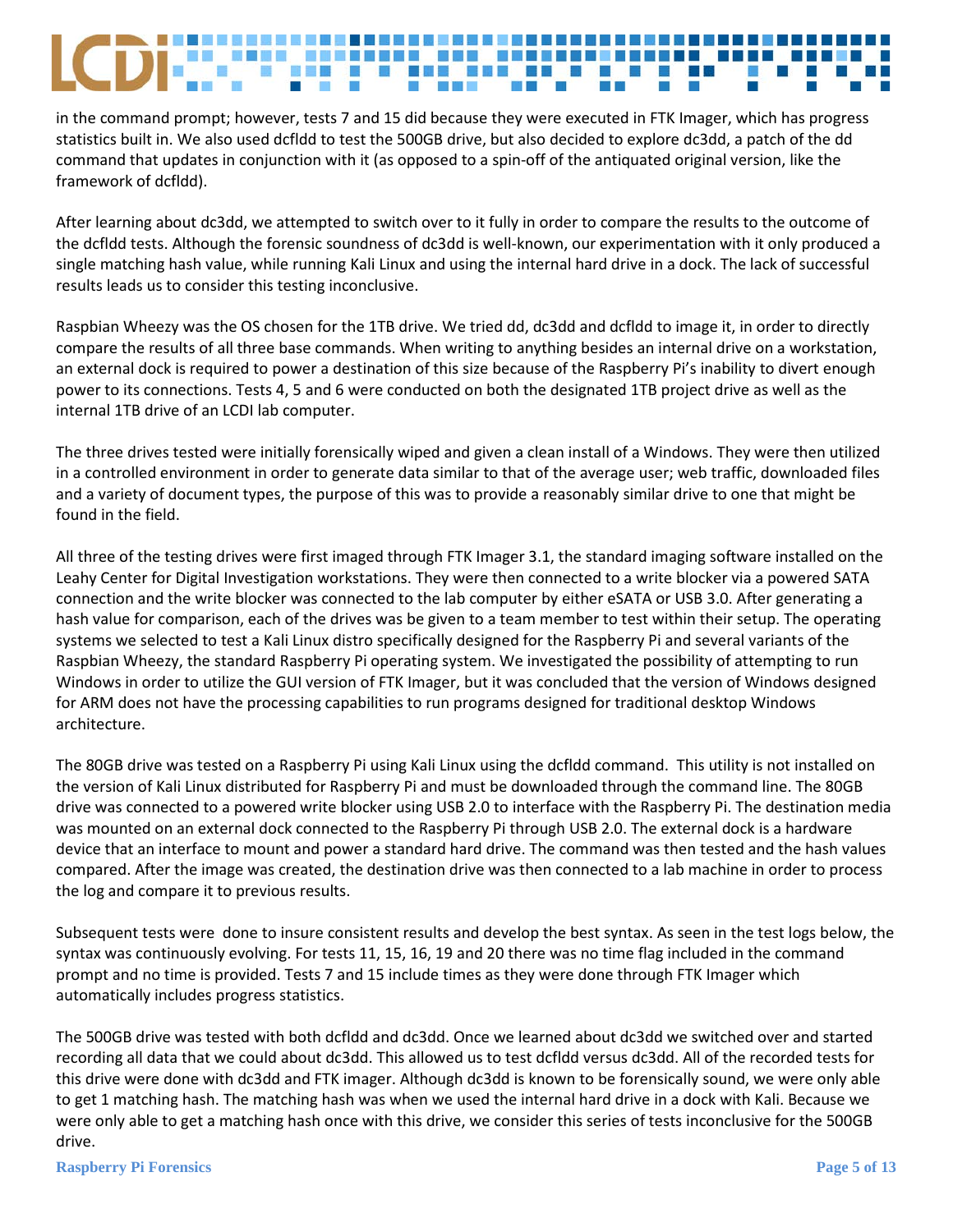## --------**The State B** B BEE an a T (6 Пm

The 1TB drive was tested on Raspbian Wheezy, the standard Raspberry Pi operating system, using dd, dcfldd, and dc3dd. This drive was one of the base drives to test the functionality of the different commands. The drive was tested using a write blocker and the lab computers through an eSATA connection, or using the Raspberry Pi and the write blocker to write to an external drive. Due to the inability to use an external drive without power, (Raspberry Pi cannot provide the power needed for the drive) a dock is needed to mount the destination drive we are using to move the image to. For tests 4, 5, and 6, we used both the 1TB test drive and the 1TB internal drive from lab computer #7 to image the user folders on each drive.

## <span id="page-6-0"></span>**Data Collection:**

**Table 1: Equipment Used**

| <b>Quantity</b> | <b>Type</b>           | <b>Details</b>                                                                       |  |  |  |  |
|-----------------|-----------------------|--------------------------------------------------------------------------------------|--|--|--|--|
| $\overline{2}$  | <b>Internal Drive</b> | 1 TB Western Digital® Caviar® Black™ SATA drive 64MB Cache@ 7200 RPM(DataGen)        |  |  |  |  |
| $\mathbf{1}$    | <b>Internal Drive</b> | 1TB Seagate® Barracuda™ SATA drive 32MB Cache@ 7200 RPM                              |  |  |  |  |
| $\mathbf{1}$    | <b>Internal Drive</b> | 500Gb Drive Western Digital® SATA drive 16MB Cache@ 7200 RPM (DataGen)               |  |  |  |  |
| $\mathbf{1}$    | <b>Internal Drive</b> | 80Gb Western Digital® SATA drive Specs UNKNOWN (DataGen) (Failed)                    |  |  |  |  |
| $\overline{2}$  | <b>Internal Drive</b> | 80Gb Western Digital SATA drive 8MB Cache@ 7200 RPM (DataGen)                        |  |  |  |  |
| $\overline{2}$  | <b>External Drive</b> | SanDisk® Ultra 32Gb USB 3.0 Flash Drive                                              |  |  |  |  |
| $\mathbf{1}$    | <b>External Drive</b> | Western Digital® My Passport Black 2TB USB 3.0 (WDBY8L0020BBK-01)                    |  |  |  |  |
| 3               | Write Blocker         | WiebeTech® Forensic UltraDock™ v5 - storage controller - ATA / SATA 3Gb/s - e        |  |  |  |  |
| 4               | Raspberry Pi          | CanaKit <sup>™</sup> Raspberry Pi 2 Ultimate Starter Kit                             |  |  |  |  |
| $\mathbf{1}$    | <b>External Dock</b>  | Masscool® SuperSpeed USB 3.0 SATA Hard Drive Dock For 2.5 inch and 3.5 inch drives.  |  |  |  |  |
| 8               | Lab                   | Intel ® Core™ i7-3770K CPU at 3.5GHz, 16 Gb of Memory, NVIDIA GeForce GTX 660 Ti, 64 |  |  |  |  |
|                 | Workstation           | bit Microsoft <sup>®</sup> Windows 7                                                 |  |  |  |  |
| 4               | Operating<br>System   | Kali Linux by Offensive Security, Raspberry Pi 2 version Model B                     |  |  |  |  |
|                 | Operating<br>System   | Raspbian Jessie by the Raspberry Pi Foundation, based on Debian Jessie               |  |  |  |  |
|                 | Operating<br>System   | Raspbian Wheezy by Raspberry Pi Foundation, based on Debian Wheezy                   |  |  |  |  |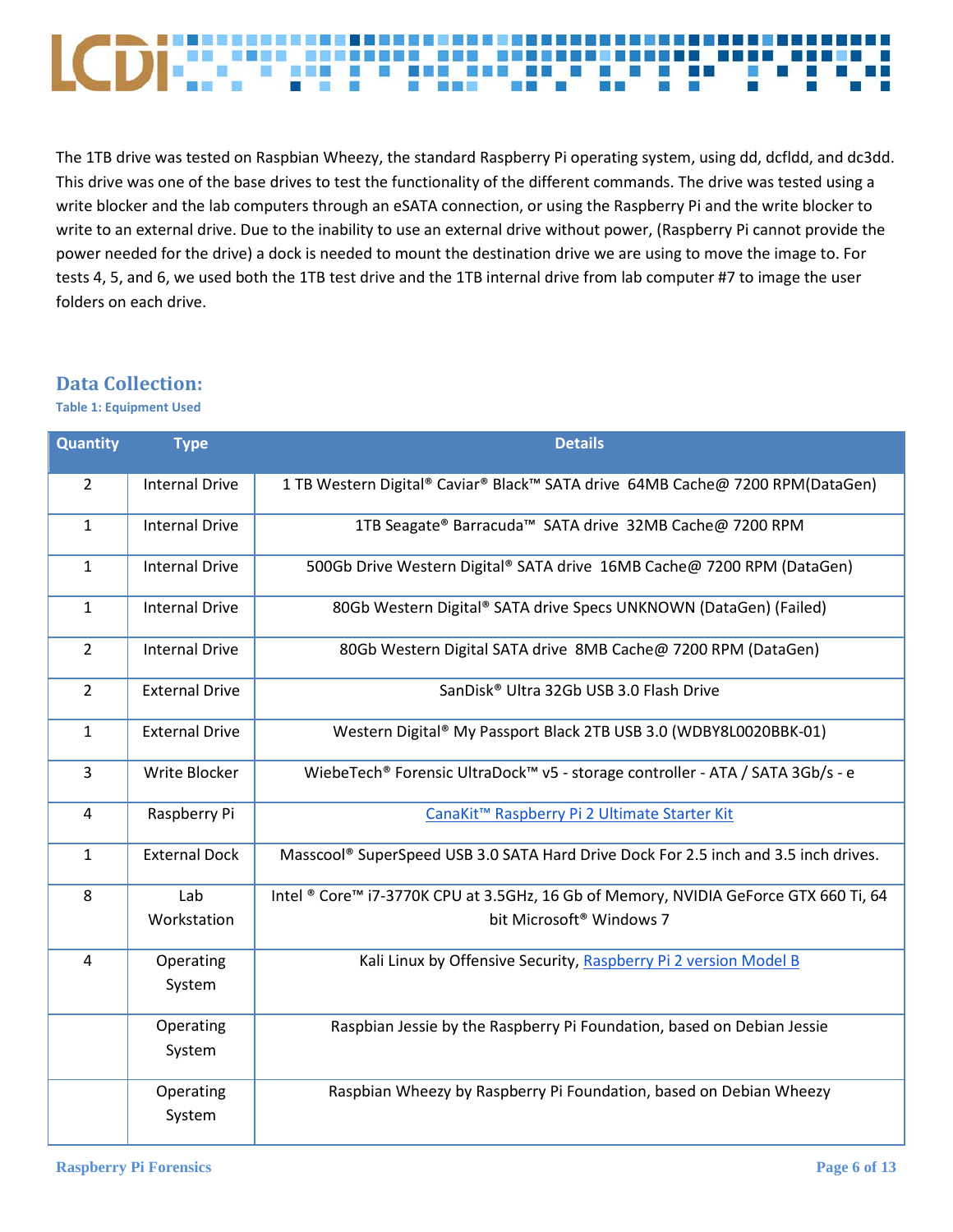

| Operating | Microsoft Windows 7                                                                    |
|-----------|----------------------------------------------------------------------------------------|
| System    |                                                                                        |
| Software  | FTK Imager 3.1 by AccessData, Windows and Command Line editions                        |
| Software  | Vmware Workstation 12.0.0 Pro                                                          |
| Commands  | dcfldd command line utility - based off the dd command and developed by the            |
|           | Department of Defense Computer Forensic Lab (DCFL)                                     |
| Commands  | dc3dd command line utility - an updated version of dd with many other options          |
| Commands  | dd command line utility - the base-line tool to copy large folders and files from one  |
|           | location to another                                                                    |
| Commands  | md5sum dcfldd parameter - adds a md5 log to the image creation file after the image is |
|           | done                                                                                   |

## **Table 2: Data Collected**

| Test#          | <b>Test Type</b>                       | <b>Drive Size</b>    | <b>Destinati</b><br>on Drive<br><b>Size</b> | <b>Image Time</b> | <b>MD5 Hash</b>                      | <b>Notes</b>                              |
|----------------|----------------------------------------|----------------------|---------------------------------------------|-------------------|--------------------------------------|-------------------------------------------|
| $\mathbf{1}$   | Image<br>Creation                      | 1TB                  | 2TB                                         | N/A               | f252cb8534ee876b6d0665<br>abde79b467 | Failure                                   |
| $\overline{2}$ | Image<br>Creation                      | 1TB                  | 2TB                                         | 3h 13m 52s        | f252cb8534ee876b6d0665<br>abde79b467 | Match                                     |
| $\overline{3}$ | FTK Image<br><b>Baseline</b>           | 500GB                | 1TB                                         | 1h 36m 29s        | a99b58f9bc035faeb9fc4eb<br>1af597860 | Baseline image                            |
| $\overline{4}$ | User<br>Folder                         | 1TB - User<br>Folder | 2TB                                         | 2m 33s            | 7f0e7556606c17b78a6428<br>47b476a97b | No appdata or<br>metadata                 |
| 5              | User<br>Folder                         | 1TB - User<br>Folder | 2TB                                         | N/A               | 7f0e7556606c17b78a6428<br>47b476a97b | No appdata or<br>metadata                 |
| $6\,$          | User<br>Folder                         | 1TB - User<br>Folder | 2TB                                         | N/A               | 04969ed925a80d1927f5f5d<br>59381286e | No appdata or<br>metadata                 |
| $\overline{7}$ | Image<br>Creation                      | 80GB                 | 1TB                                         | 42m               | d6f783bb56491006d9eee7<br>a0af3fb2df | First Hash                                |
| 8              | <b>FTK</b><br>Compressi<br>on Test (5) | 500GB                | 1TB                                         | 6 <sub>m</sub>    | N/A                                  | Failed - User did not<br>have access      |
| 9              | <b>FTK</b><br>Compressi<br>on Test (7) | 500GB                | 1TB                                         | N/A               | N/A                                  | Failed - Computer<br><b>Blue Screened</b> |
| 10             | Pi Image<br>Creation                   | 1TB                  | 1TB                                         | N/A               | f252cb8534ee876b6d0665<br>abde79b467 | Failed - write<br>permission error        |
| 11             | Pi Image<br>Creation                   | 80GB                 | 1TB                                         | N/A               | 15e19dd7a1aa749c0a9d24<br>3026a2c8cd | Time not included in<br>parameters        |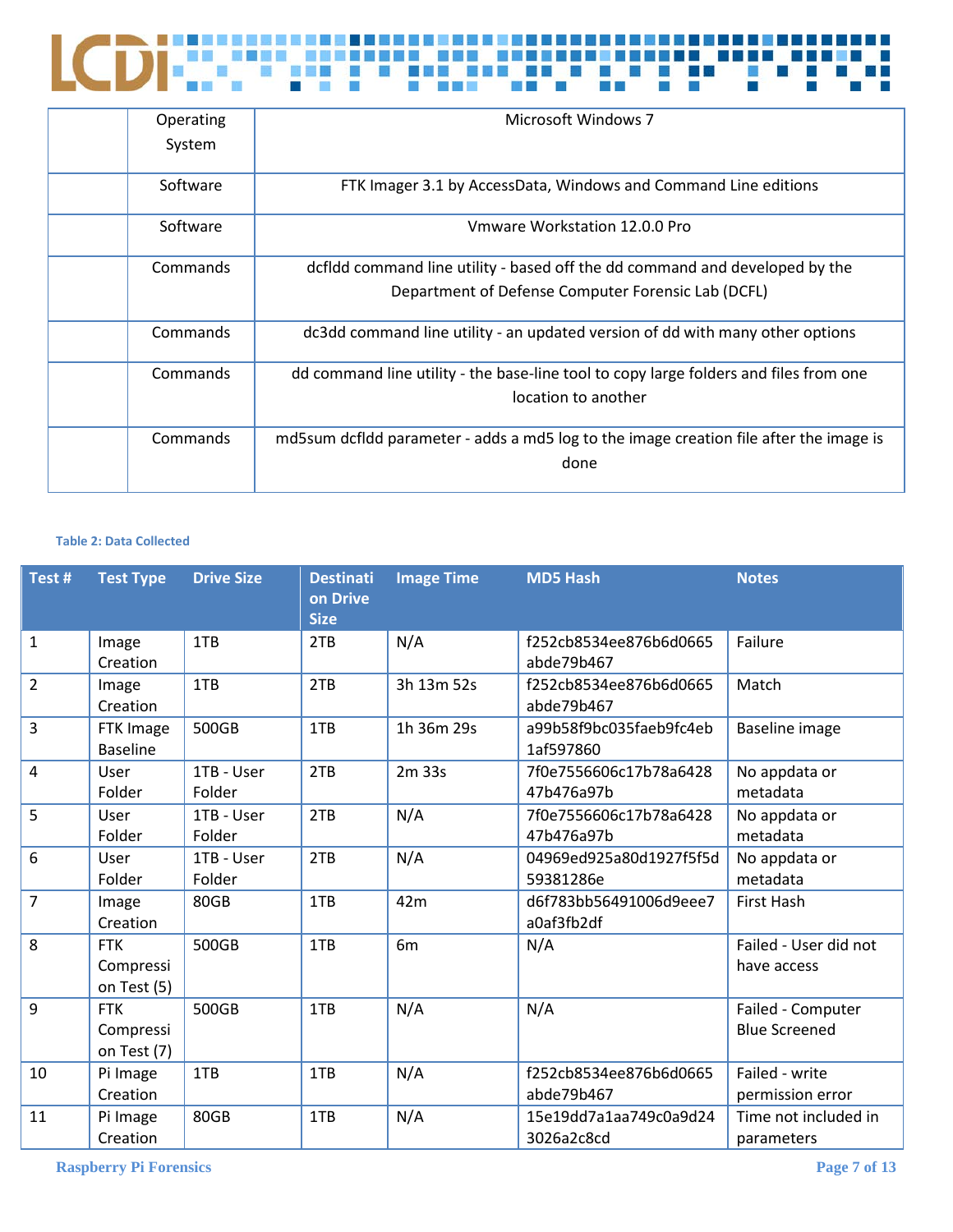| LCDING THE THE CONTECT OF THE THE |  |  |  |  |
|-----------------------------------|--|--|--|--|
|                                   |  |  |  |  |

| 12 | Command<br><b>Test</b>                   | 32GB  | 2TB | 15m 32s    | N/A                                  | N/A                                                                    |
|----|------------------------------------------|-------|-----|------------|--------------------------------------|------------------------------------------------------------------------|
| 13 | Pi Image<br>Creation<br>Test             | 80GB  | 1TB | 3h 22m     | 00fb1fb64dedbdbb12eb3c<br>6c2bd03d12 | N/A                                                                    |
| 14 | Dc3dd<br>Command<br>Test                 | 500GB | 1TB | 5h 18m     | a99b58f9bc035faeb9fc4eb<br>1af597860 | dc3dd imaged drives<br>with matching md5                               |
| 15 | Pi Image<br>Creation                     | 80GB  | 1TB | N/A        | f560009d6a820d42d0a486<br>91ab4cd7b6 | Time not included in<br>parameters                                     |
| 16 | Pi Image<br>Creation<br>(Issues<br>Test) | 80GB  | 1TB | N/A        | 8610cf421d9fa94b1e1d81e<br>04c3bfb8c | Did not create a log<br>file                                           |
| 17 | Image<br>Creation                        | 80GB  | 1TB | 43m        | d6f783bb56491006d9eee7<br>a0af3fb2df | N/A                                                                    |
| 18 | Dc3dd<br>Command<br><b>Test</b>          | 500GB | 2TB | 5h 11m 23s | ce8422b1efe67d4e647d0d<br>5151763e4d | dc3dd imaged - non<br>matching md5 -<br>caused by change in<br>command |
| 19 | Pi Image<br>Creation                     | 80GB  | 1TB | N/A        | d6f783bb56491006d9eee7<br>a0af3fb2df | Time not included in<br>parameters                                     |
| 20 | Pi Image<br>Creation                     | 80GB  | 1TB | N/A        | d6f783bb56491006d9eee7<br>a0af3fb2df | Time not included in<br>parameters                                     |

# **Analysis**

<span id="page-8-0"></span>In this experiment, we used three different commands (dd, dcfldd, and dc3dd), to test the ability of a Raspberry Pi 2 to become a mobile imaging unit. We started by imaging the drives using the LCDI Workstations through a write blocker with FTK Imager. This gave us the initial hash value that we compared the rest of the values to. The write blockers ensured that the original hash value were accurate based on the data gen. Then each of the team members obtained one of three hard drives, (1TB, 500GB, 80GB), and completed their own work on the Pi and on image creation. They utilized the commands listed above to create the images using a write blocker, the subject drive, the destination drive, the Raspberry Pi, and a hard drive dock. Two of the Raspberry Pi's have Kali Linux installed on them, and one Pi has Raspbian (the base operating system of the Raspberry Pi). By testing both Kali and Raspbian operating systems, we were able to test different environments to determine which was more successful.

We know that the Raspberry Pi will be slower than a normal computer based on the low memory and smaller hard drive size, so we are not expecting it to be as quick as one of the lab computers, but the hope is that it will work fast enough to be practical in a law enforcement environment. We are also constricted to using USB 2.0 (60 MBps max speed) connection with the Raspberry Pi, compared to the eSATA connection (3Gbps max speed) on the lab computers. That is what two members used for a data connection. One tested the possibilities of moving their data to an external drive directly in order to test the alternate setup and investigate the possibility of reducing the amount of hardware involved.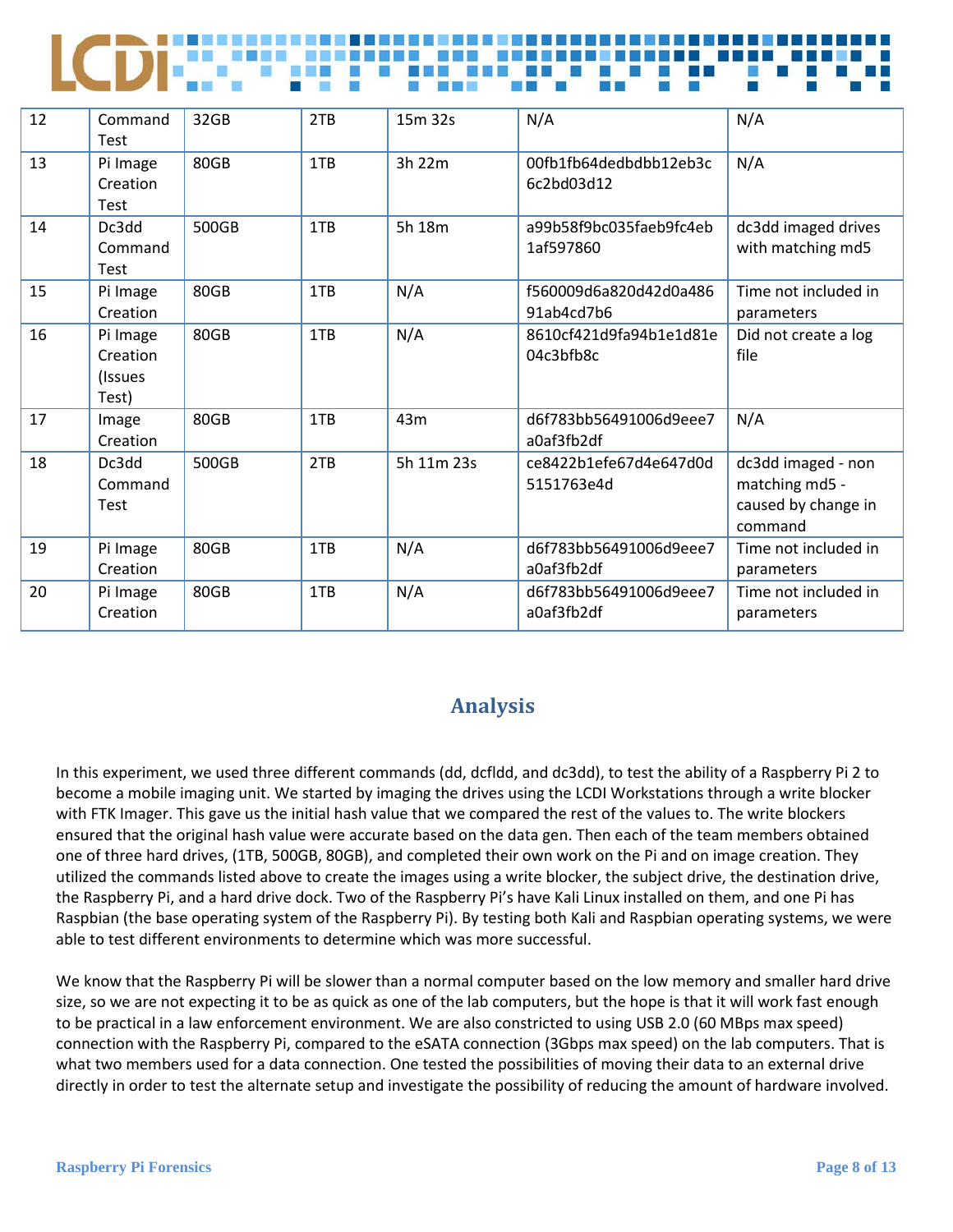This command dcfldd was used in conjunction with the Raspberry Pi and the Kali Linux operating system. The evidence drives used was a 80GB, a 500GB and a 1TB Western Digital SATA drive along with a 32GB SanDisk flash Drive. In testing this command, experimentation had to be done to establish the exact syntax that would yield the desired result. It was important to make sure the entire drive was imaged, not just a single partition. If not paid careful attention to, this single parameter has the potential to create a different image and thus different hash. This initially caused confusion in our testing until the proper input file was noted. The command we found to be successful was:

> time dcfldd if=/evidencedrive of=/destinationpath/filename.dd hash=md5 md5log=/logfilepath/logname.dd

This command was originally deemed of interest as it allows for on the fly hashing of the data, as indicated by the "hash=md5" option. The command generates a separate text file containing the hash to be checked against the original hash generated by FTK Imager. There is also the option to generate sha1 hashes; however we chose to focus on md5.

The "time" parameter of dcfldd was included in the final syntax for the purpose of tracking progress and having an understanding of how long the Raspberry Pi was taking to generate the imaging. This command allowed us to leave the workstation and have a detailed report on the time taken for each step in the imaging process. The dc3dd command was tested with Raspbian Jessie, Raspbian Wheezy and Kali Linux. Both versions of Raspbian were not a good match because they weren't compatible NTFS file system.

As a result of this we had to install a NTFS driver on the system. This method was unreliable and slow. Kali has built in support for this file system, allowing it to work with all drives. At the end of the project we figured out how to use an external hard drive with the Raspberry Pi. Initially we had many problems with the Pi not being able to put enough power out to the USB ports. After combining research from Rageweb.Info and Raspberrypi.org, we found a way to get the power to 1.2Amps instead of 600mA in Raspbian but not Kali.. Kali has the file that is similar to a BIOS under a hidden unmounted partition. We found this and with the code max\_usb\_current=1 and this changed the available current from 0.6A to 1.2A. We also included safe mode gpio=4 because the forum on raspberrypi.org also included it.

# **Results**

<span id="page-9-0"></span>The results of our tests show that it takes an average of 3 hours and 20 minutes to image and hash an 80GB drive, about three times as long as it would take using FTK Imager. One important discovery we made is, while constructing the syntax for the command-line imager, we were to specify imaging the entire physical drive and not reference any partitions. Potential complications with hardware, along with the large amount of time it takes to successfully image a drive, mitigates the effectiveness of the mobile imager as it stands at the conclusion of this project. We were able to partially attribute the speed issue to the lack of strong data connections available on the Raspberry Pi itself. Since all of the data was being pushed through the Pi for processing, the imaging process was being slowed by its USB 2.0 connections, which are limited to a 60 Mbps maximum data transfer speed, while the other devices utilized in the imager's hardware setup were able to take advantage of an eSATA connector that hosts transfer speeds of up to 3Gbps. Until these issues are rectified, the Raspberry Pi cannot be called a practical imaging device on its own.

**Raspberry Pi Forensics Page 9** of 13 Larger drives proved troublesome to image. The 500GB drive tests showed discrepancies in the resulting hashes while using dc3dd as well as miscellaneous file system errors. We were able to verify that the hardware was not the cause of the different hash values but were unable to ascertain where the issue stemmed from. The 1TB drive tests were rarely completed without issue. During the first baseline tests on the lab workstations, FTK Imager was unable to complete its processes, resulting in us not having an original hash value. Further, the images that were produced during these tests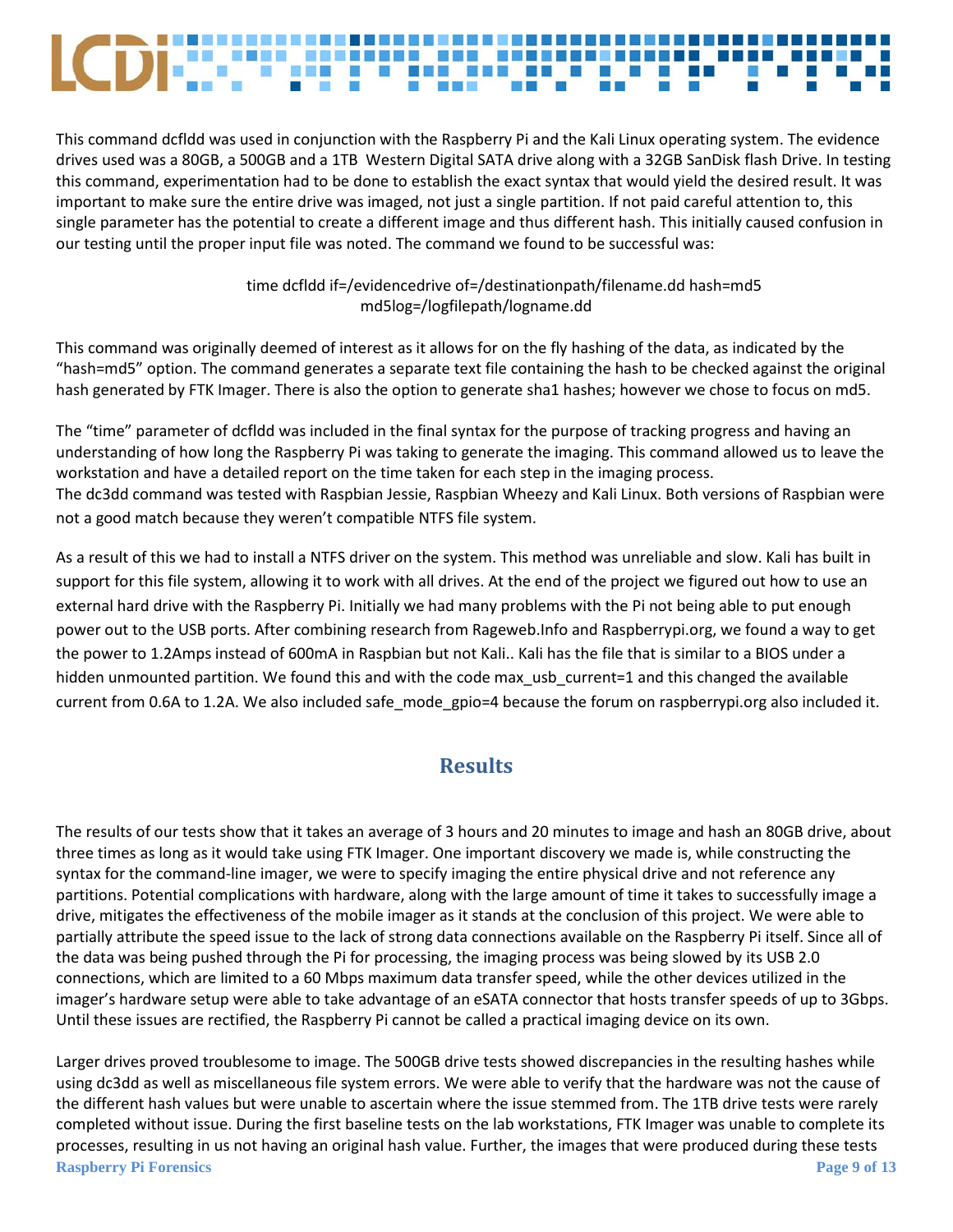did not reflect any user folder data, leaving us with little information to work with on a forensic level. After moving on to testing with the Raspberry Pi imager, we received read/write file system errors that we could not address, barring us from creating a hash value for the image.

The syntax for a final command to create a forensically sound image using dc3dd was never decided on, because it was not the main focus of the project team. The imager's setup was originally configured with a Raspbian operating system, but file system incompatibilities led us to replace this with Kali Linux. This change showed the least amount of complications over the course of further testing, thus driving us to conclude that the Kali Linux distribution would be the most efficient OS in a mobile imager at this time.

Through several tests it was established that 3 hours and 20 minutes was an average length of time for creating an image and hash of an 80GB drive using this command. This is roughly three times longer than FTK Imager. We found that the most important aspect of creating a forensically sound image was ensuring that the command specified the entire physical drive to image and not any of the partitions. Potential complications with this setup include the lengthy image time and the hardware. Through this testing we concluded that a portable imaging unit takes longer for the actual act of imaging than traditional techniques. The question of speed is partially connected to the types of data connection being used within the setup. The data transfer speed is bottlenecked at the USB 2.0 ports on the Pi, which are currently the only options offered on the Pi. This makes any other, more efficient, data connections in the setup irrelevant as all data was being forced through the Raspberry Pi itself for processing. Because of this time increase and the number of hardware devices that required independent power supplies, the Raspberry Pi imaging setup is not in its current incarnation more practical than traditional means of imaging.

There were many issues with getting the dc3dd command to work with the 500GB drive, from not getting the correct hash to file system errors. We got a baseline hash from FTK Imager that was compared to each of hashes generated on the Raspberry Pi. We were unable to find the cause of the changing hash with dc3dd but we were able to eliminate the hardware as the source. We were unable to finalize the command to consistently get a proper hash on this setup. This command was not the focus of our investigation and thus would require further tweaking of syntax

# **Conclusion**

<span id="page-10-0"></span>The project team experienced a number of difficulties throughout testing which greatly affected their ability to produce concrete results. Eventually, a method to create a forensically sound image was established using a Raspberry Pi device running a Kali Linux operating system, an external write blocker, a hard drive dock and and a variation of the commandline imaging tool dcfldd. This produced an image of the 80GB test drive with a matching hash value to the image created by FTK Imager on a lab computer. Most of the discrepancies were caused by the command only specifying certain partitions to image, as opposed to the entire drive. After working through that issue by fixing the command's syntax, we decided that this mobile imager concept has the potential to be utilized by investigators as a digital forensic tool, despite the Raspberry Pi's shortcomings regarding its hardware compatibilities and processing power. However, the larger drives needed to be removed from testing because of the marked increase in complications and the impractical amount of time it took to create an image. The dc3dd command was also unable to create forensically sound images without further modification of the syntax, so more testing would be required to utilize it instead of dcfldd.

We ran in to a number of difficulties through this project that resulted in being able to produce very few concrete results. We were eventually successful in creating forensically sound images when the Raspberry PI was setup to use Kali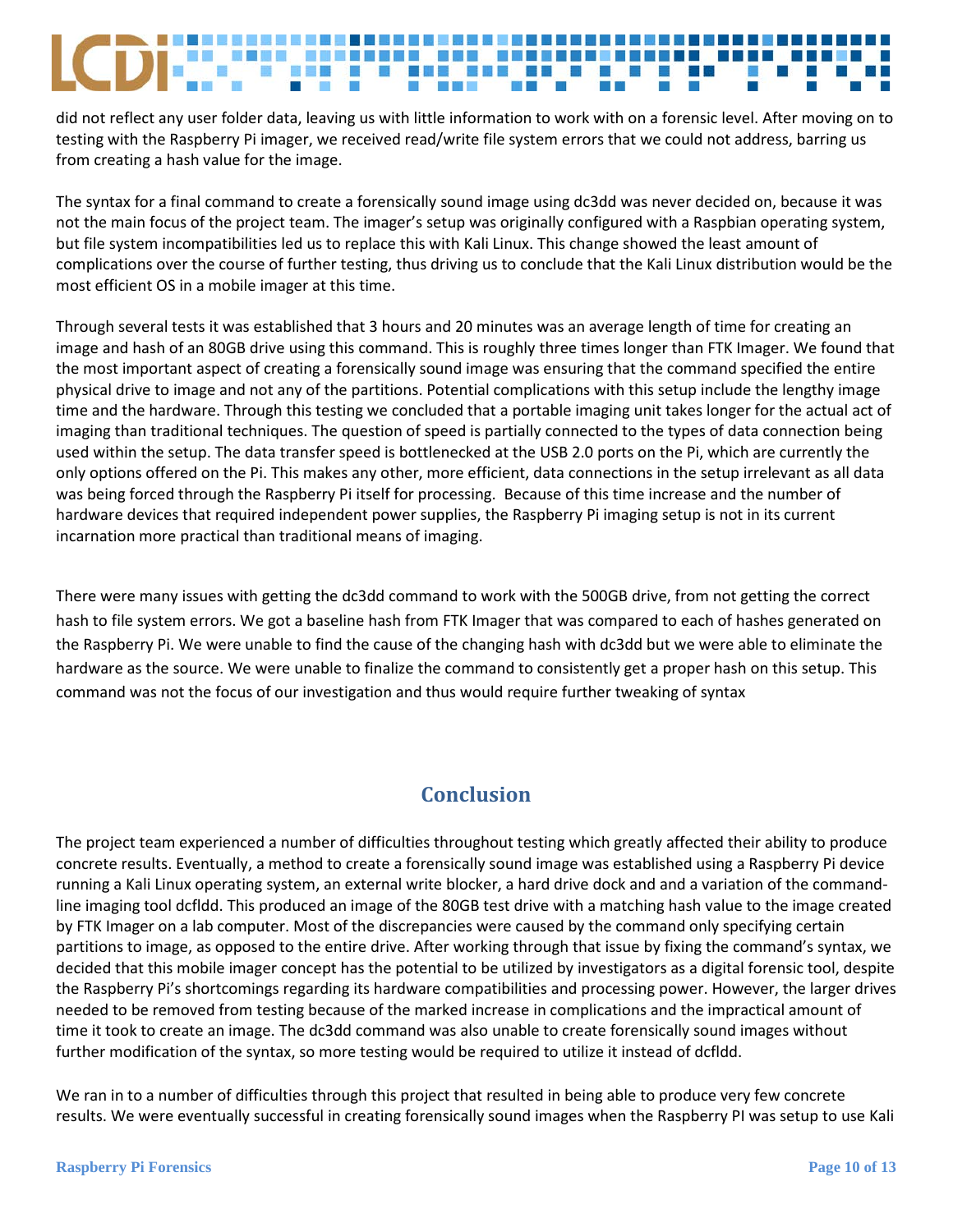Linux, a write blocker, an external dock and a variation on the dcfldd command. This setup was tested using a 80GB drive.

The best connection that was used was from the Raspberry Pi to an external dock with the destination drive. In order to create an image matching that of FTK Imager, the command must be written such that it copies the entire physical drive. We realized this after multiple failed tests, ending in different hash values. We were in fact copying the partition of the drive, rather than the full physical drive. Once that was solved, the image worked out, with the correct hash. It is limited in the aspects of its processing power and hardware setup but it does have the capability to be the base of a mobile forensic imaging unit when using this setup. As noted above, this setup was tested using only the 80GB evidence drive.

The 1TB drive was removed from the testing process due to complications in the file system compatibility and the excessive length of time required for imaging that made it impractical for our limited scale testing process. The 500GB drive was tested on a setup using a different command for comparison to the dcfldd setup. We were unable to properly tweak this command (dc3dd) in order to make it produce forensically sound images.

# **Further Work**

<span id="page-11-0"></span>The area of creating forensic images using Linux commands needs to be explored more. As mentioned above, generating matching hashes has proven to be difficult when comparing them to hashes generated by FTK Imager. The reason for the hashes not matching has not been discovered yet. Further research will have to be done to find a forensically sound Linux command. Unfortunately the Linux command line version of FTK Imager is incompatible with the ARM architecture of the Raspberry Pi 2. At the time of publishing, there is no supported version of full Windows that would be capable of executing the GUI version of FTK Imager on the Raspberry Pi 2 Model B.

The team looked into using Windows IoT Core as a means of running FTK Imager with no success. Windows IoT core is an operating system created by Microsoft that allows users to execute their .NET and C# projects on IoT devices such as the Raspberry Pi 2. Unfortunately, it is not a desktop version of Windows, and FTK Imager cannot be installed. This presents an issue to examiners. If we trust FTK Imager to give us accurate hashes, what Linux command(s) are going to give us the same hash for the exact same drive. There should be no differences in the source drive, as the group has been using a hardware write blocker for each image.